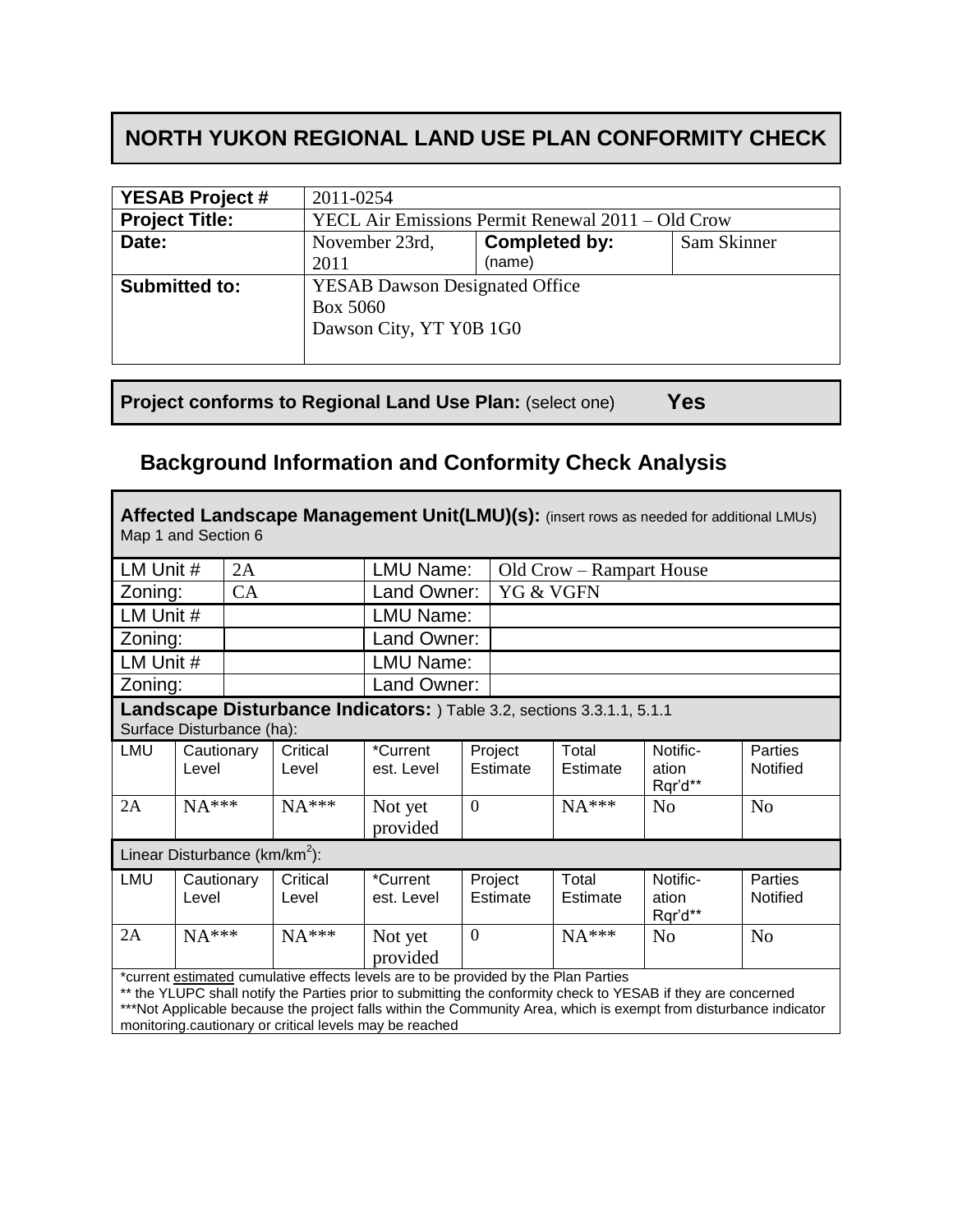**Special Management Considerations: (Section 6, LMUs)** 

4. Old Crow Community Area noted for community infrastructure requirements.

**Affected Values and General Management Directions (GMD):** (Section 5) Only include values identified in LMU. If no GMDs exist or are relevant, do not include in this table.

| <b>Ecological Resources:</b>                    | Corresponding GMD: |
|-------------------------------------------------|--------------------|
|                                                 |                    |
|                                                 |                    |
|                                                 |                    |
|                                                 |                    |
|                                                 |                    |
| Heritage, Social,<br><b>Cultural Resources:</b> | Corresponding GMD: |
|                                                 |                    |
|                                                 |                    |
|                                                 |                    |
| Renewable/Non-<br>renewable Resources           | Corresponding GMD: |
|                                                 |                    |
|                                                 |                    |
|                                                 |                    |
| Economic<br>Development:                        | Corresponding GMD: |
|                                                 |                    |
|                                                 |                    |
|                                                 |                    |